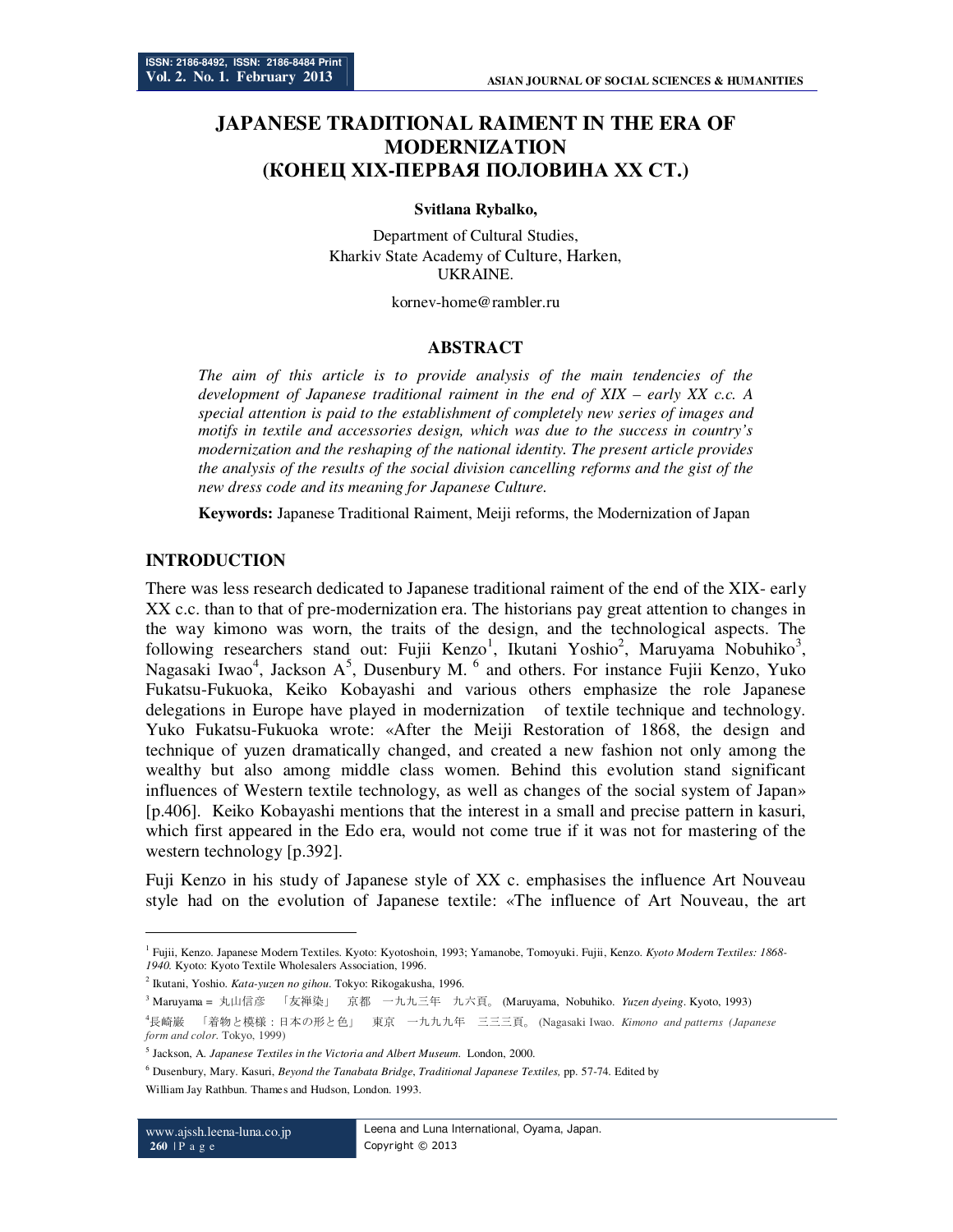movement which spread throughout Europe in the late 19th century, reached Japan as a result of Japans participation in the 1890 International Exposition in Paris. Innovative designs inspired by Art Nouveau appeared in Japanese textiles produced in the late Meiji and Taisho eras».

It is often stated that the Meiji era saw finalization of the kimono as a single ensemble, perpetuating it as a national costume. However, it is this particular era when new textile designs evolve, traditional techniques are enriched as well as the material basis. These innovations are subject of the presented article.

**Results.** The Meiji reforms provided for the disbandment of *samuraidom* as a class, depriving them of their time-honoured privileges. In an instant, a mighty military cast found itself 'overboard' the country's history. The ban on public appearance in full array with a broad *hakama*, a peculiar plait, and two swords in the waistband sent the image of the wearer into the realm of household folklore. The advent of the European formal suit came to symbolize a 'new' Japan poised to modernize.

However, the insular textile industry alone was in no capacity to meet the challenges of the on-going costume reform. The Japanese had no experience in tailoring the European-style suit, let alone mass-producing it, which rendered it into imported merchandise, a luxury or status-symbol affordable only to high rank officials. The majority of the population had to avail themselves with the traditional kimono, combining it with a western-style head-and/orfootwear. Absence of pockets with the traditional costume accounted, therefore, for a stable demand in usual waistband-attached accessories: a *netsuke* (a bibelot in the form of a miniature sculpture), a smoking pipe, an ashtray, an inkpot, etc. The numbers of accessorymakers even multiplied on the account of former armour manufacturers, those involved in furnishing swords, mail armour and weapon adornments, and who were left temporarily unemployed. It was in this time that there appeared a multitude of *netsuke* distinguished by the virtuoso metal cast techniques. Apart from the craftsmanship, masters in arms enriched the *netsuke* subject matter repertoire with new motifs: casting the accessory in the shape of a samurai helmet, or *tsuba*, or knife.

Nostalgia for the *samurai* past can also be traced down to the fashion of carrying long, metalcast smoking pipes, which, when attached to the waistband, would cause the *haori* flaps to bulge out thus reminiscent of the usual silhouette of a *samurai* with swords in his *obi*.

Japan's ambitions of the time reached as far as establishing itself as equal with the then European community dominated by great imperial powers, which (alongside tangible industrial achievements) envisaged transforming an insular state into a mighty empire with subjugated colonies – all these calling for an advanced army. The army reform was also necessitated by a general situation in Asia which by that time had been largely colonized by the Western powers. One way to prevent a looming colonization and to have the unfair trade treaties with the European and American parties reconsidered was through the rapid modernization of the economy in general and the armed forces in particular. The country's interior situation also called for an urgent military build-up. The *Satsuma* insurrection under *Saigō Takamori (Takanaga)* (1827-1877) against the new order and enforced cultivation of European culture, though ruthlessly suppressed, elevated *Saigō Takamori* to the rank of a national hero. The then fashion responded with the raiment easily associated with the hero in disgrace with the central government, i.e., s*atsuma- kasuri* ornament and olive-brown shade, *uguisu-tya*, also known as *Saigō's* colours.

Although the *Meiji* government deprived the samurais of their centuries-old privileges, the political *realia* of the late nineteenth century and, in particular, the country's far reaching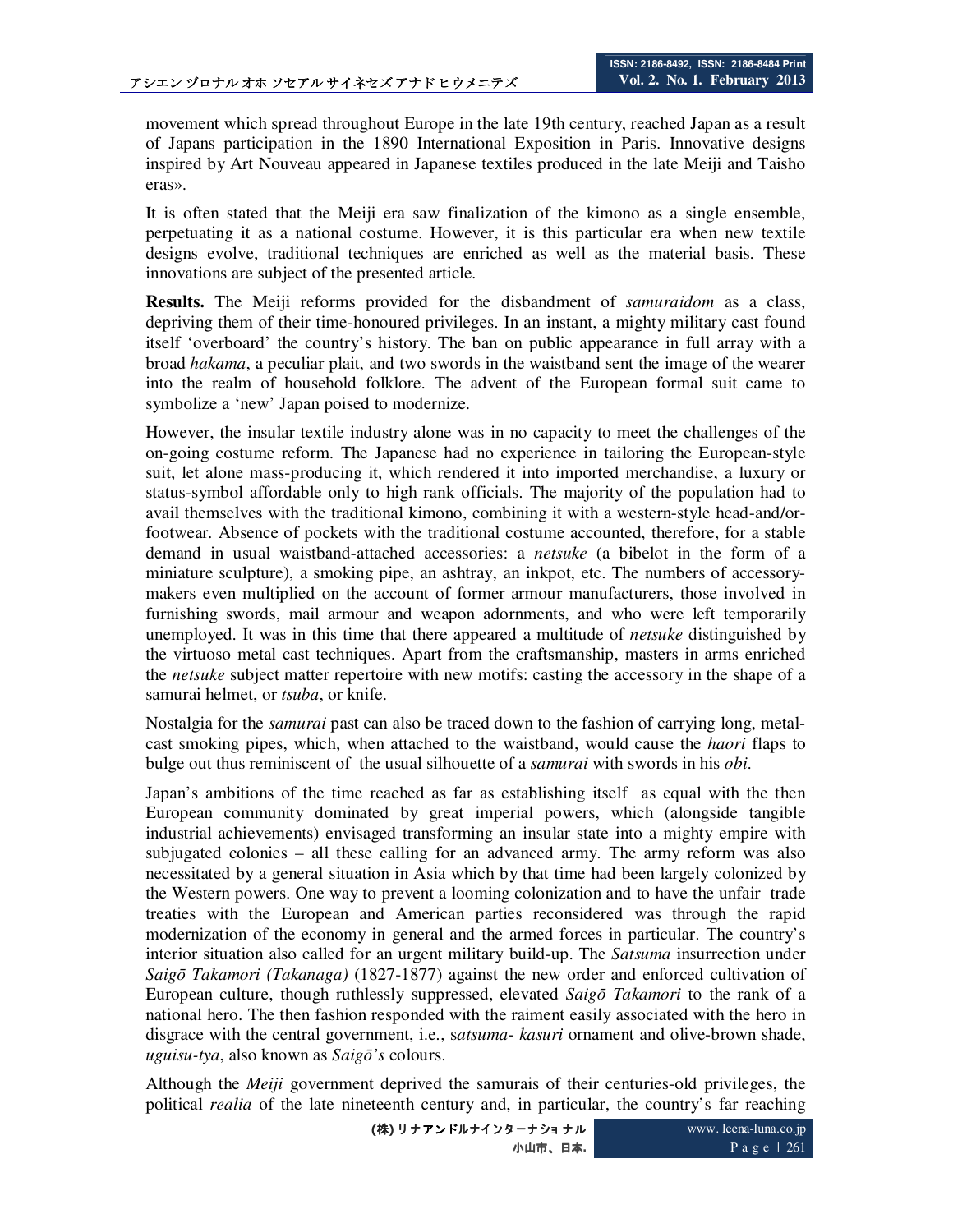imperial ambitions dictated the revival of samurai virtues such as unquestioning loyalty and preparedness for self-sacrifice in the name of Emperor. Not surprisingly, far from falling into oblivion, the *bushido* code of conduct began to be intensely reintroduced in the Japanese army. Two decades after his death, in 1877, *Saigō Takamori* was given a free pardon. The posthumous rehabilitation also awaited the 47 *ronin* as well as the clan's head, *Asano Naganori (*1675 - 1701). In this context one should recognize as timely the arrival of *Tsukioka Yoshitoshi's* (1839-1892) graphic series dedicated to the heroes of Japan, in which the colour prints seemed to revive such historical figures as *Saigō Takamori* in the image of the Spirit Insulted calling for vengeance or the legendary archer and rebel *Minamoto no*   $T$ ametomo  $(1139-1170)^{1}$ .

The atmosphere of heroization of historical characters renowned for their loyalty to the Emperor revived a keen interest in the character of *Nitta Yoshisada* (1301-1338), a legendary warrior in service with the *Emperor Go-Daigo* (1288-1339) during the feud with the Ashikaga clan. One of the numerous legends surrounding his life relates about his death as follows: when surrounded by the enemies, the gallant warrior undauntedly severed his own head in order not to be taken prisoner – the episode which served as a motif for the newlyarrived fashion in netsuke with a naturalistic imagery of *Nitta's* severed head. A grimace of death, protruding tongue and gore… one could hardly imagine all these as a fashion in accessory for everyday wear, however, for the soldiers at the Sino-Japanese war, the sight of heads cut was as common as that of blood, the reason being that although the Japanese army had transferred to fire arms, the officers did not abandon the habit of carrying swords, for beheading the smitten enemy was still a common practice in Asia. It should not come as a surprise that the military then gladly decorated their purses, backpacks and *sagemono* with netsukes like that. Characteristically, in a private interview with the author of this article, the prior of the *Yasukuni* temple confirmed the popularity of such symbols with the military of the time and on display in the temple's museum collection is a battle flag with an image of a skull, which used to symbolize the soldier's devotion to the Emperor and resolution to lay down his own life for  $\text{him}^2$ .

Undeniable success in the country's modernization, as well as victorious wars on China and Russia caused re-evaluation of the national costume. At the beginning of the *Meiji* reforms, which, among others, established the European costume as an official formal wear, the Japanese traditional raiment fell in decline as symbolic of the time gone and, thus, a sign of provinciality. Conversely, what was seen as a symbol of progress and development in male fashion was the European civilian suit or a military uniform. However, women's clothes, kimono, was looked on as symbolic of the motherland, family and the clan as a whole, all of them expecting a worthy service of a soldier. Not surprisingly, it was the image of a female wearing a kimono that was operational in visual rhetoric of the time.

The new policy found its reflection in kimono design. For example, a pattern based on the repeated images of palmers ascending Mount Fuji, complemented with the imagery of samurai swords, symbolized stamina in overcoming difficulties and determination to fight for the motherland.

-

<sup>1</sup> The image of *Minamoto no Tametomo,* who, for his participation in a conspiracy, was sent into exile on island *Oshima, Izu* archipelago, and then raised another rebellion and was believed to have been the first to commit *seppuku,* was eagerly capitalized on by ideologists. According to one of the legends, he did not perish, but fled to *Ryukyu,* where he got married and became father to Shunten, thus the founder of the first royal dynasty. In the late 19th century, the legend served as the justification of the *Ryukyu* annexure, as *Tametomo* belonged to the *Minamoto* branch, to follow ancestry from Emperor Seiwa

<sup>&</sup>lt;sup>2</sup> The interview was held in March 2011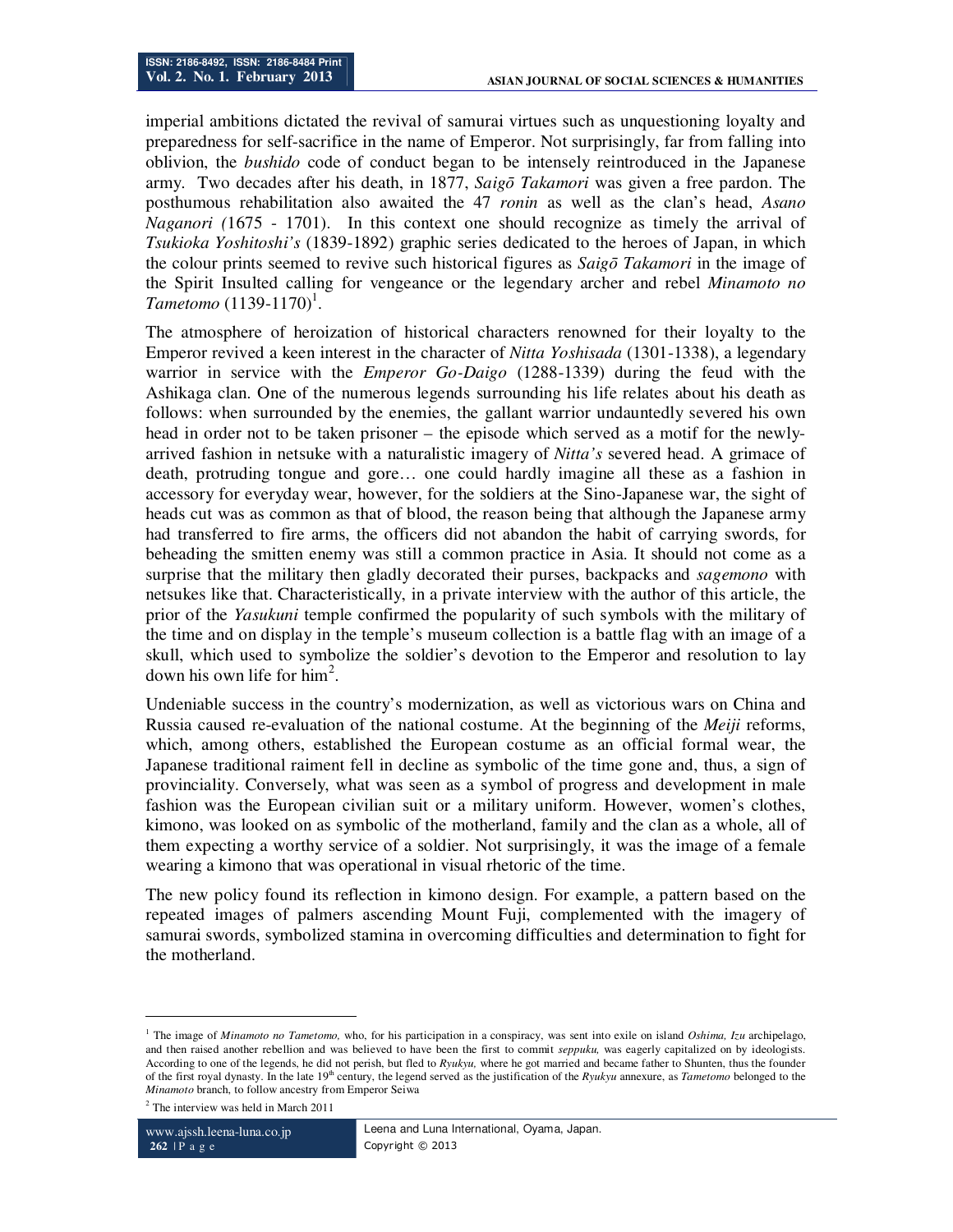With the passage of time the ideological message in the kimono décor became only amplified at the expense of the imagery 'borrowed' from poster graphics. In this vein, a set of postcards from the time of the Russo-Japanese war became a common décor pattern on men's *tsuba*, with pictures scattered over the cloth visually linked together with the lines of text messages. The postcards and supporting texts describe the main stages in Japan's modernization including the opening of such as *Ryojun* (Port Arthur) opening; the ceremony at the opening of the first railroad; *Count Iwakura Tomomi's* (1825-1883) mission leaving Yokohama; the  $30<sup>th</sup>$  anniversary of the relocation of the capital from Kyoto to Tokyo.

One sample of a *tsuba* features scenes related to the Russo-Japanese war, beginning from the siege and ending with the naval battle.

Portraits of the Japanese ministers and army generals intermittent with the imagery of samurai helmets sometimes accompanied with the 'banzai' slogan were also common in kimono decor. Other visual narratives could refer to the progress in modernization or otherwise convey the war monger spirit.

In the 1930<sup>th</sup> the government ventured significant restructuring: many significant politicians and industrialists were removed from power and as a result of the 1936 coup d'état the military came ascended. On the wave of the victorious war campaigns in China, Korea, and Taiwan, Japan concluded the treaty with the Nazi Germany and began the preparation for the warfare in the Pacific region. The decades of the military reforms saw the arrival of a new, modernized army equipped with the most sophisticated materiel, but unfailingly resulted in the weakened economy. The economic factors, it transpired, were no less important for "The Great Japanese Empire" project, than the mere urge to catch up with the West. The patriotic slogans and the feel of the nation as one entity were meant to make up for the limitations and deprivations incurred by rapid modernization.

The propaganda began to resort to the visual images of Japan's glorious past to convey the sacred tradition of a loyal and self-devoted service. Illustrative in this context was the décor of one of male's *haori*, featuring the picture of *Amaterasu Ise Grand Shrine*, the key *Shinto* religious site in Japan, and a cartouche with the lines: "The ascend or decline of the Empire depends on this one battle. Any of the Empire's subjects must strive for the victory." Performed in silk thread, the picture acquires the force of a war poster with a clear messaging and prioritizing and an understandable call for action. Noteworthy is also the fact, that the visual message carries an intimate appeal not so much to a second-party viewer, but to the wearer himself, as it adorns the silken lining of the *haori.*

In content, the mentioned message is a differently worded version of the well-known order issued by one of the most charismatic figures in English history, Admiral *Horatio Nelson* (1758-1805). This order was first voiced on the eve of the Trafalgar Battle, 36 years after it was repeated almost word-for-word by Admiral Togo (1848-1934) at the Tsushima battle.

In the course of time, a propaganda subtext acquired a new sounding in the kimono décor. For example, in 1930s there appeared festive kimonos for boys with an image of an airplane, whose dark blue wings proudly displayed the red sun disk – the Japanese air forces coat of arms. The 'iron birds'' mighty silhouette is balanced by medallions which contain graphic depictions of Mount Fuji, London's Tower Bridge, a piece of world map, and the French and British flags.

The mentioned kimono 'chronicles' a historic event – the first direct flight from Japan to Europe, performed by *Masaaki Iinuma* (1912-1941) and *Kenji Tsukagoshi* (1900-1943). This motif also had a quite 'transparent' propaganda subtext: for Japanese people, progress was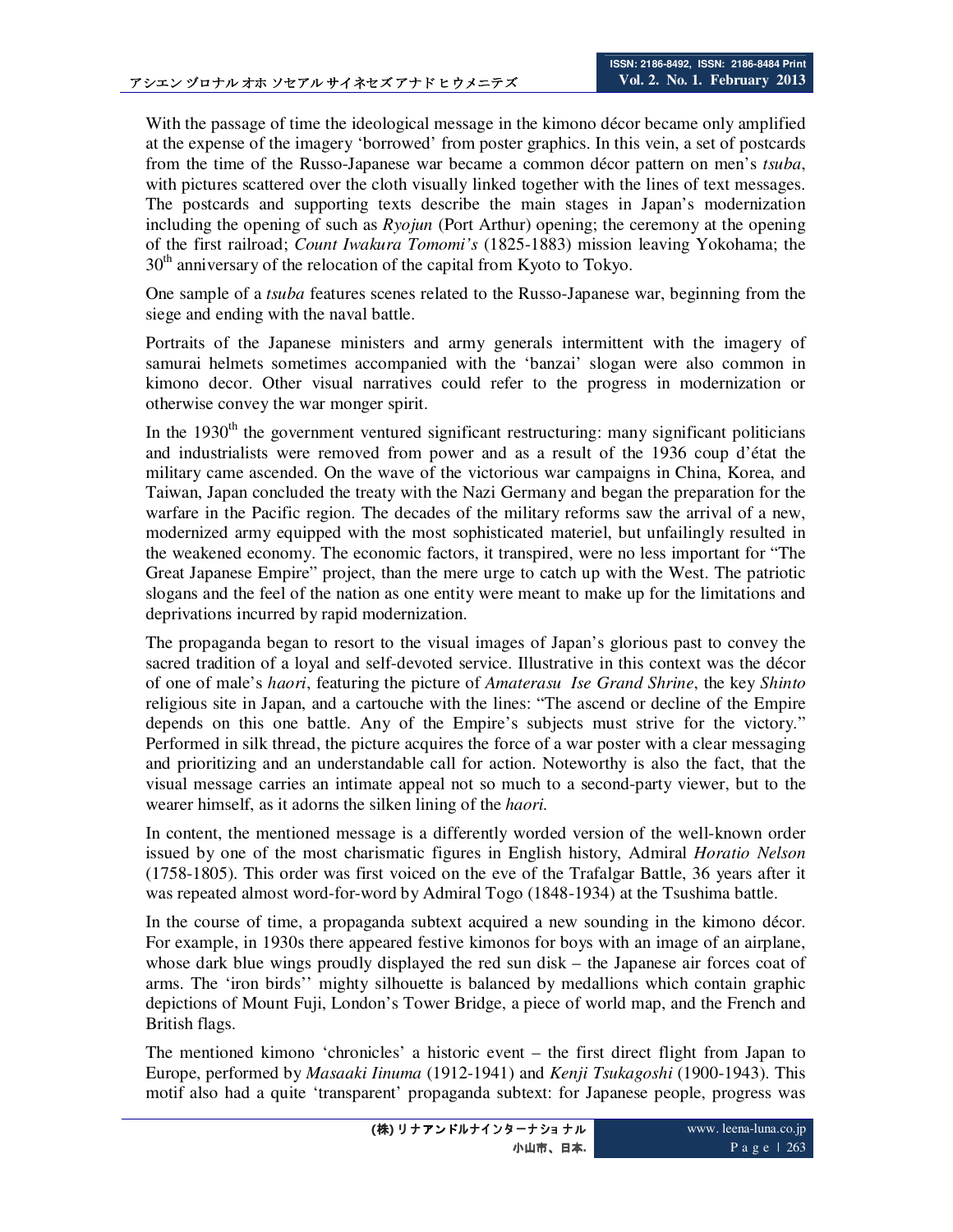exemplified by urbanization, industrialization and military build-up. These technical achievements showed the big victories of Japan who had caught up with the western world's leading countries. Hence, the urban landscapes with intense car and tram traffic, subway tunnels and airplanes hovering over the map of the Japanese Empire, the annexed territories in particular (he islands of Taiwan and Okinawa, Korea and Manchuria later) established the idea of pan Asian prosperity. The content and style of the then kimono design concepts convey the spirit, imagery and subject matter of the propaganda posters with the images of smiling Asian children, or the world map with the Japnese fighter bombers' flight radii printed on it. Afterpassing the 1938 total mobilization law the propaganda machine was launched into full flight. The kimono design became empathetically militarized. There appeared *ukatas* adorned with the rhythmically placed silhouettes of soldiers, war material and the likes.

Military ornaments feature in not only the male clothes, but also female and children's garments. Adornments that were out of character for children appeared as a consequence of the new education concept, that placed above all – the upbringing of patriotism, obedience, fighting samurai spirit, self-sacrifice for the name of the state, loyalty to the Emperor. Thus appeared the numerous children's kimonos with a distinctive central ornament: a huge Japanese fighting jet with the red sun disks on its wings soaring above the clouds.

The legendary heroes also conveyed the new concept of childhood as a preliminary stage for the army service in the life of a human. One figure in the recommended literature is the fairy tale boy Momotaro, famed for his dexterity and strength, which with his friends fought demons. Clad in a child's armour, decorated with a peach-styled helmet and with a sword. *Momotaro* became one of the most famous characters in miniature plastic arts. His image also found reflection in children's fashion. No less popular in boys 'clothes' design were *Yoshitsune* (1159-1189) and *Benkei* (1155-1189) – historical figures famed for their martial skills. Noteworthily, the semi-mythical characters are presented by designers in the spirit of modernity: the heroes are depicted in medieval amour with a sword and the Navy colours against the background of airplanes, steamers and falling bombs.

The warfare called for ideological support. There was a need for new, modern heroes besides the historical and fairy tale ones. The hero of Port Arthur, *Admiral Togo*, whose portraits and scenes of Russian Fleet's destruction under his command ornate men's jackets and kimonos, was recognized as such. After the Russo-Japanese war, general *Nogi* (1849-1912) was included into the national heroes pantheon. *Yoshiko Inui* refers to the textile samples that have the "General Nogi's meeting with the Russian General" as their subject. <sup>1</sup> The Russian general" probably refers to the General Adjutant A. M. Stessel (1848-1915). His meeting with *General Nogi* after the surrender of Port Arthur served as a subject for numerous lithographs that were in circulation in Japan and Russia.

The largest part of the kimonos depicting the motifs mentioned above was produced in 1930s to match the thirtieth anniversary of the Russo-Japanese war. It was then that war heroes started to serve as role-models. Those were found in the person of three private engineers of the 84th regiment, *Takeji Eshita* (1910-1932), *Inosuke Sakue* (1910-1932) and *Yuzuru Kitagawa* (1910-1932). During the battle of Shanghai in 1932 they perished while trying to blow up enemy barbed wire field, blowing up 34 enemy soldiers and opening the venue of approach for the friendly troops. The deed has been subject to discussion and the rumor has it, that there might have been accidental deaths of soldiers, who wrongly used the demolition device. It is important is that the propaganda exploited the death of the soldiers to picture

<sup>-</sup>1 Inui Yoshiko. *Images of War; kimono.* Tokyo, 2007.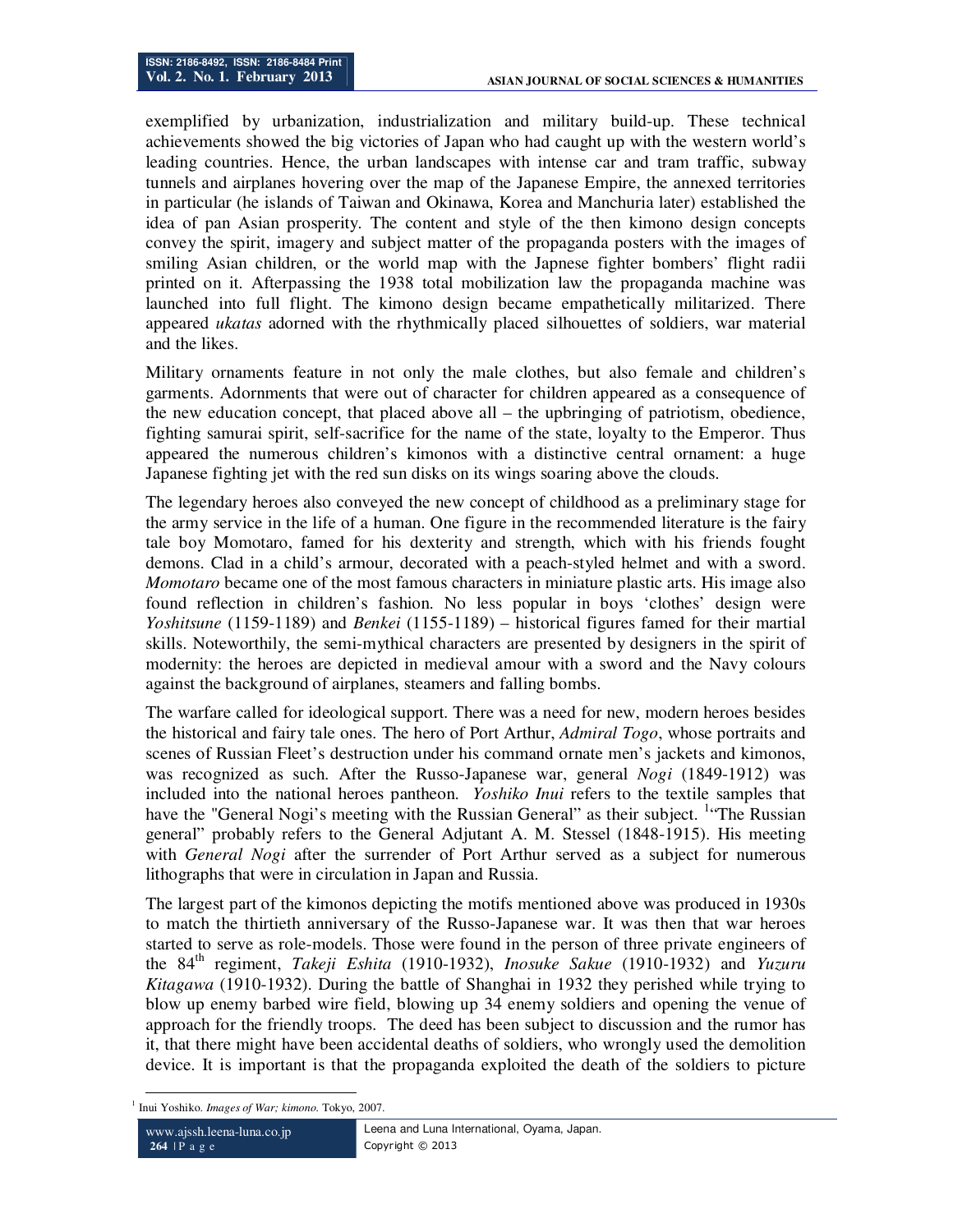them as folk heroes to go down in Japan's history. The incident (with the heroic death in the end) reflected in the motif of the "three soldiers" who made their way into history as the subject of songs, radio plays, cartoons, movies and stage plays. Naturally, the imagery was also made use of in the kimono design, featuring in everything from *jubans* to women's sashes and dresses.

The military actions in China, which recommenced since 1931, coincided with a period of innovation and experiments in the kimono designs. The Japanese Army's success was widely recognized and found quick reflection in the kimono designs of the time. The Japanese soldiers depicted as standing on the Great Wall of China made their way to become a common motif for men's kimono during the war.

In female clothes the military theme is less manifested. Usually females that wanted to show solidarity with the army, tied their obis with embroidered images of ships, airplanes, bombs. Non-feminine motifs in garments can be explained by the general surge of patriotism and mass propaganda that appealed to the common Japanese fold from the numerous posters, big screens, postcards etc. However, more often used in female clothes were traditional motifs that gained patriotic connotations? For instance, the images of sakura in blossom and Mount Fuji were supplemented with the national and military colours. Lines from the national anthem formed the décor, joining with the depictions of the chrysanthemums.The combination can be easily interpreted as follows: the lines of the state anthem convey the message of praise of and faith to the Emperor, whereas the chrysanthemum symbolized the *mon* (coat of arms) of the Royal House. It would not be an exaggeration to note, that the national colors, or their symbolic representation, *hinomaru* fans were the most popular motif in clothes design.

The modernization of the country disbanded the social stratification of the Chinese dress code, with its rigid regimentation of fabrics, colors and contours, which arrived in Japan on the train of Confucianism. The code allowed for easy orientation in the 'senior/junior' and 'superior/inferior' dichotomy. The *Meiji* reforms meliorated the existing ranks making all items of clothing equally accessible to the entire society. *Hakama*, which initially was aristocratic clothing, became the official outwear of teachers and students. That is why the *Taisho* period reminds the Japanese of a woman in *hakama*.

However, the disbandment of the outdated social ranking system brought forth such new concepts as *reiso* (the appropriate, or polite, clothing) and *kimono-no kaku* (level of clothing). The new division classifies all clothing as *reiso* or "other than *reiso*". Within the *reiso*, all kimonos fall into discernable ranks as to the color, kind of pattern and number of coats of arms in the given family.

The 'level' of a kimono must correspond to that of the event it is worn to, as a kimono per se, in Japanese culture, is one way of establishing tacit rapport and creating a harmonious atmosphere. As was observed by Yu. M. Lotman, 'one feature of fashion is that it is always targeted at a certain addressee: either the wearer or the beholder<sup>1</sup>. The latter is typical of the Japanese approach to clothing as recognizing the priority of 'the other'. Therefore, the choice of clothing is not so much a matter of own preference but a dictate of the society, thus reflecting the image of one's 'self' in the eyes of the others. As distinct from Europe, where clothing is a means of manifesting one's individuality, in Japan it is a medium of establishing universal harmony.

<sup>-</sup><sup>1</sup> Лотман, М.Ю. *Непредсказуемые механизмы культуры.* Таллин, 2010. Р. 82. (Lotman Mi.Y. *Unpredictable mechanisms of culture.* Tallinn, 2010. Р. 82.)